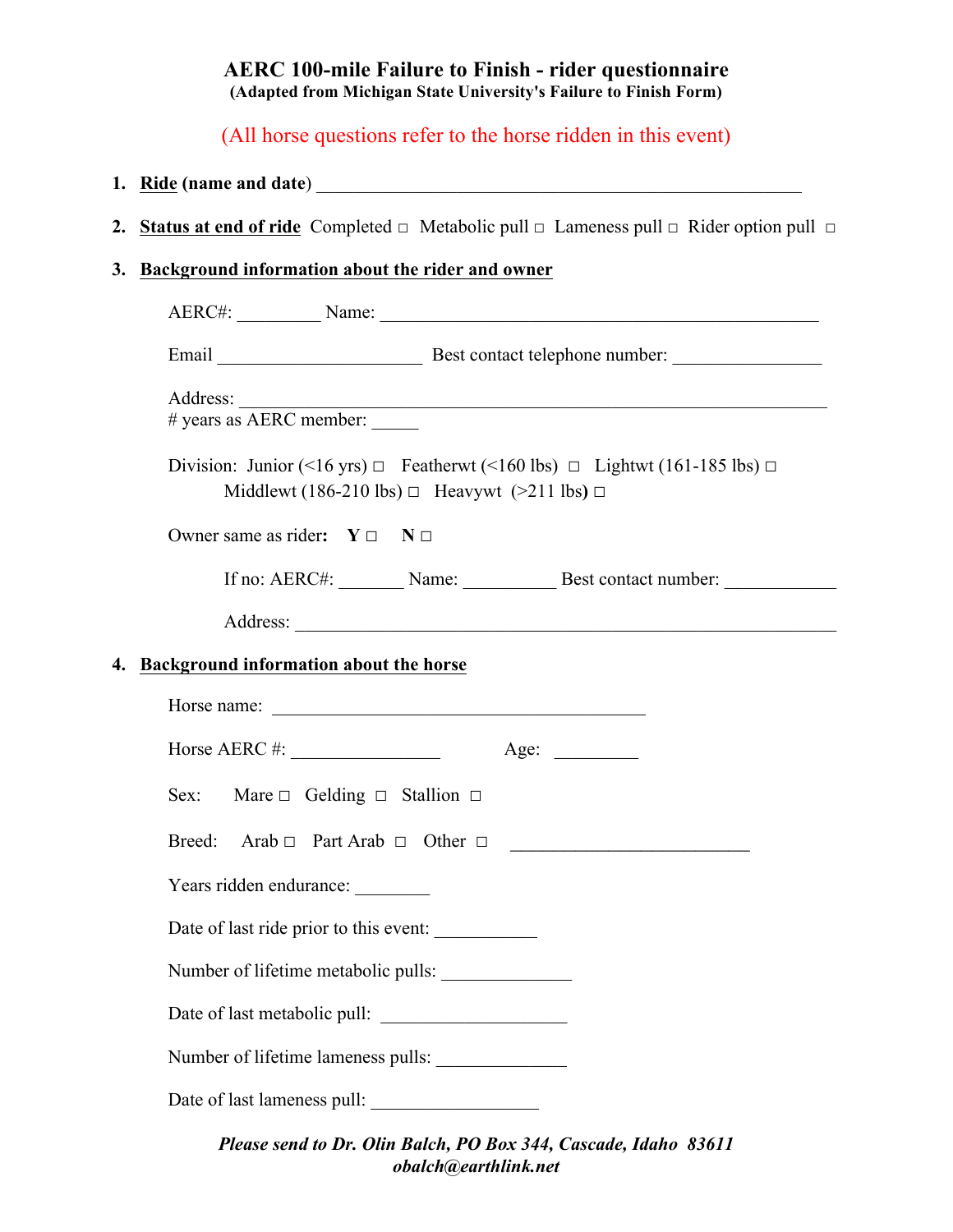#### **5. On the horse you are currently riding, how many rides did you compete in and successfully completed in the 2011 and 2012 seasons?**

2011 - 25-75-miles:  $0 \square$  1  $\square$  2  $\square$  3  $\square$  4  $\square$  5  $\square$  6  $\square$  7  $\square$  8  $\square$  9  $\square$  10  $\square$  >10  $\square$  $2011 - 100$ -miles:  $0 \square$  1  $\square$  2  $\square$  3  $\square$  4  $\square$  5  $\square$  6  $\square$  7  $\square$  8  $\square$  9  $\square$  10  $\square$  >10  $\square$ 

 $2012 - 25 - 75$ -miles:  $0 \square$   $1 \square$   $2 \square$   $3 \square$   $4 \square$   $5 \square$   $6 \square$   $7 \square$   $8 \square$   $9 \square$   $10 \square$   $>10 \square$ 2012 - 100-miles:  $0 \square$  1  $\square$  2  $\square$  3  $\square$  4  $\square$  5  $\square$  6  $\square$  7  $\square$  8  $\square$  9  $\square$  10  $\square$  >10  $\square$ 

#### **6. On the horse you are currently riding, how many rides have you competed in and unsuccessfully completed in the 2011 and 2012 seasons?**

2011 - 25-75-miles:  $0 \square$  1  $\square$  2  $\square$  3  $\square$  4  $\square$  5  $\square$  6  $\square$  7  $\square$  8  $\square$  9  $\square$  10  $\square$  >10  $\square$ 2011 - 100-miles:  $0 \square$  1  $\square$  2  $\square$  3  $\square$  4  $\square$  5  $\square$  6  $\square$  7  $\square$  8  $\square$  9  $\square$  10  $\square$  >10  $\square$ 

2012 – 25-75 miles:  $0 \square$  1  $\square$  2  $\square$  3  $\square$  4  $\square$  5  $\square$  6  $\square$  7  $\square$  8  $\square$  9  $\square$  10  $\square$  >10  $\square$ 2012 - 100-miles:  $0 = 1 - 2 - 3 - 4 - 5 - 6 - 7 - 8 - 9 - 10 - 10 - 10$ 

#### **7. On the horse you are currently riding, how many rides were not completed due to?**

2011 – 25-75 m: \_\_\_ Lame \_\_\_ Metabolic \_\_\_ RO-L \_\_\_ RO-M \_\_\_\_\_ Other \_\_\_  $2011 - 100$  m:  $\frac{1}{2011 - 100}$  m:  $\frac{1}{201}$  Lame  $\frac{1}{201}$  Metabolic  $\frac{1}{201}$  RO-M  $\frac{1}{201}$  Other  $\frac{1}{201}$ 2012 – 25-75 m: \_\_\_ Lame \_\_\_ Metabolic \_\_\_ RO-L \_\_\_ RO-M \_\_\_\_\_ Other \_\_\_  $2012 - 100$  m: Lame Metabolic RO-L RO-M Other

**8. Medical history within the past 12 months** Check all medical problems, for **all yes answers**, please check Vet and Schedule boxes **only if** the problems required examination by a veterinarian or interfered with training or competition schedule:

| Colic:                       |                                   | $Y \Box N \Box V$ et $\Box$ Schedule $\Box$        |
|------------------------------|-----------------------------------|----------------------------------------------------|
| Stomach ulcers:              |                                   | $Y \Box N \Box V$ et $\Box$ Schedule $\Box$        |
| - confirmed by stomach scope | ${\bf Y}$ $\cap$ ${\bf N}$ $\cap$ |                                                    |
| Tying-up / muscle cramping:  |                                   | $Y \Box N \Box V$ et $\Box$ Schedule $\Box$        |
| Thumps:                      |                                   | $Y \Box Y \Box Y \Box V$ et $\Box$ Schedule $\Box$ |
| Respiratory problems:        |                                   | $Y \Box Y \Box Y \Box Y$ et $\Box$ Schedule $\Box$ |
| Fever:                       |                                   | $Y \Box N \Box V$ et $\Box$ Schedule $\Box$        |
| Diarrhea:                    |                                   | $Y \Box N \Box V$ et $\Box$ Schedule $\Box$        |
| Tack/girth wounds:           |                                   | $Y \Box Y \Box V$ et $\Box$ Schedule $\Box$        |
| Injuries:                    |                                   | $Y \Box N \Box V$ et $\Box$ Schedule $\Box$        |
| Other:                       |                                   | $Y \Box N \Box V$ et $\Box$ Schedule $\Box$        |
|                              |                                   |                                                    |

Comments: \_\_\_\_\_\_\_\_\_\_\_\_\_\_\_\_\_\_\_\_\_\_\_\_\_\_\_\_\_\_\_\_\_\_\_\_\_\_\_\_\_\_\_\_\_\_\_\_\_\_\_\_\_\_\_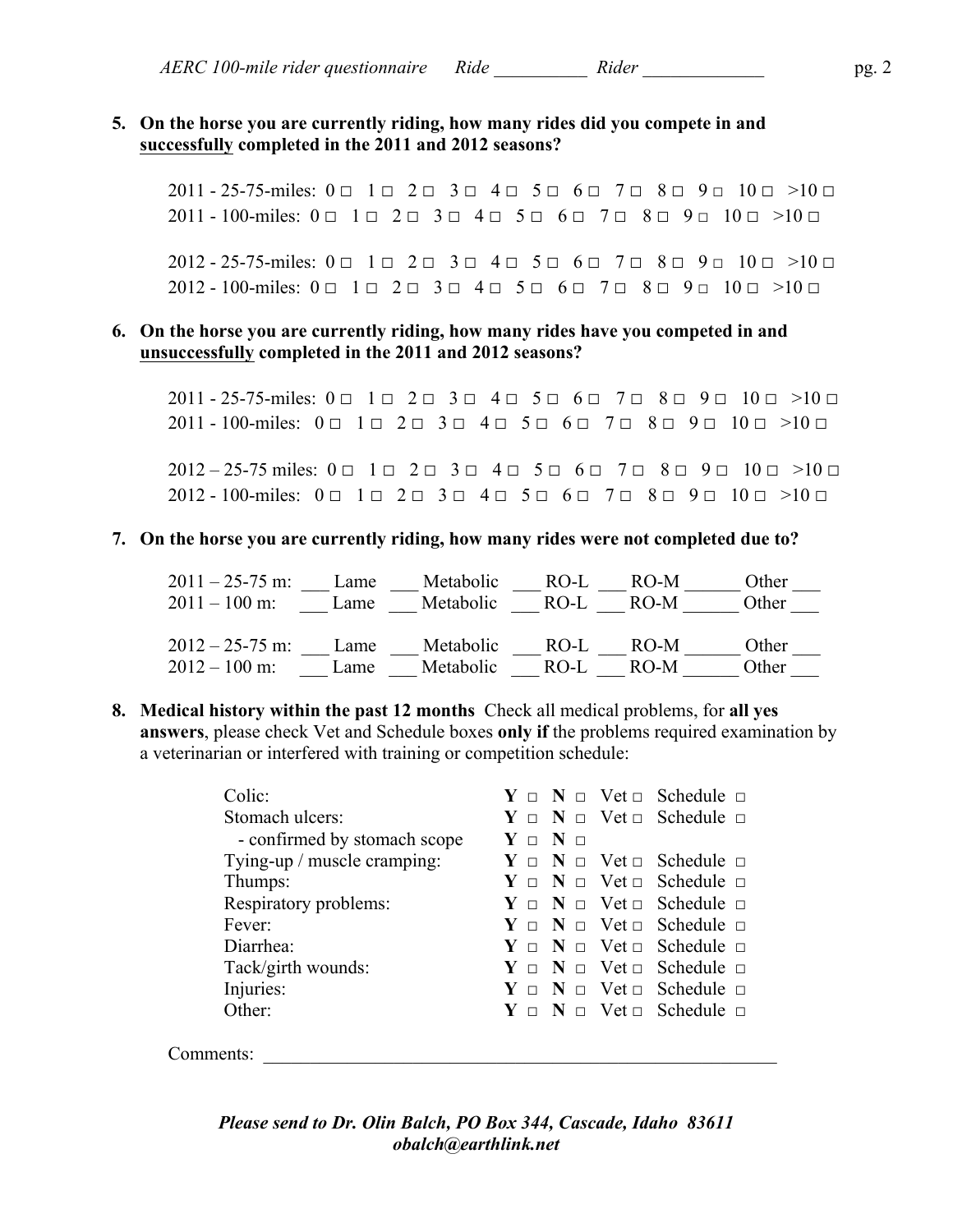| AERC 100-mile rider questionnaire Ride | Rider |  |
|----------------------------------------|-------|--|
|----------------------------------------|-------|--|

 $\mathcal{L}_\text{max}$  , and the contribution of the contribution of the contribution of the contribution of the contribution of the contribution of the contribution of the contribution of the contribution of the contribution of t

 $\mathcal{L}_\text{max} = \frac{1}{2} \sum_{i=1}^n \mathcal{L}_\text{max}(\mathbf{z}_i - \mathbf{z}_i)$ 

**9**. **Check all lameness problems within the last 12 months.** For **all yes answers**, please check Vet and Schedule boxes **only if** the problems required examination by a veterinarian or interfered with training or competition schedule:

| Forelimb:                                          |                 |                             |                                              |
|----------------------------------------------------|-----------------|-----------------------------|----------------------------------------------|
| Foot / hoof problems:                              |                 |                             | $Y \Box N \Box V$ et $\Box$ Schedule $\Box$  |
| - required trimming/shoeing change $Y \Box N \Box$ |                 |                             |                                              |
| Training wounds (overreaching,                     |                 |                             |                                              |
| interference, sand abrasions, etc.)                | $Y \Box N \Box$ |                             | $Vect \Box$ Schedule $\Box$                  |
| Fetlock (ankle):                                   | $Y \Box N \Box$ | $Vect \square$              | Schedule $\Box$                              |
| Canon bones/splints:                               |                 | $Y \Box N \Box V$ et $\Box$ | Schedule □                                   |
| Knees (carpi):                                     |                 | $Y \Box N \Box V$ et $\Box$ | Schedule $\Box$                              |
| Above knees:                                       |                 | $Y \Box Y \Box V$ et $\Box$ | Schedule $\Box$                              |
| Other:                                             |                 | $Y \Box Y \Box V$ et $\Box$ | Schedule $\Box$                              |
| Hindlimb:                                          |                 |                             |                                              |
| Foot / hoof problems:                              |                 |                             | $Y \Box Y \Box Y$ vet $\Box$ Schedule $\Box$ |
| - required trimming/shoeing change $Y \Box N \Box$ |                 |                             |                                              |
| Training wounds (overreaching,                     |                 |                             |                                              |
| interference, sand abrasions, etc.)                | $Y \Box N \Box$ |                             | $Vect \Box$ Schedule $\Box$                  |
| Fetlock (ankle):                                   | $Y \Box N \Box$ | $Vect \square$              | Schedule $\Box$                              |
| Canon bones/splints:                               | $Y \Box N \Box$ | Vet $\Box$                  | Schedule $\Box$                              |
| Hocks:                                             | $Y \Box N \Box$ | Vet $\Box$                  | Schedule $\Box$                              |
| Above hocks:                                       |                 | $Y \Box N \Box V$ et $\Box$ | Schedule $\Box$                              |
| Other:                                             |                 |                             | $Y \Box N \Box V$ et $\Box$ Schedule $\Box$  |
| Comments:                                          |                 |                             |                                              |
|                                                    |                 |                             |                                              |
|                                                    |                 |                             |                                              |
|                                                    |                 |                             |                                              |
|                                                    |                 |                             |                                              |
|                                                    |                 |                             |                                              |
|                                                    |                 |                             |                                              |
|                                                    |                 |                             |                                              |

question, if no provide details

NSAIDs (Bute/Banamine/Equioxx): **Y** □ **N** □ - prescribed by vet: **Y** □ **N** □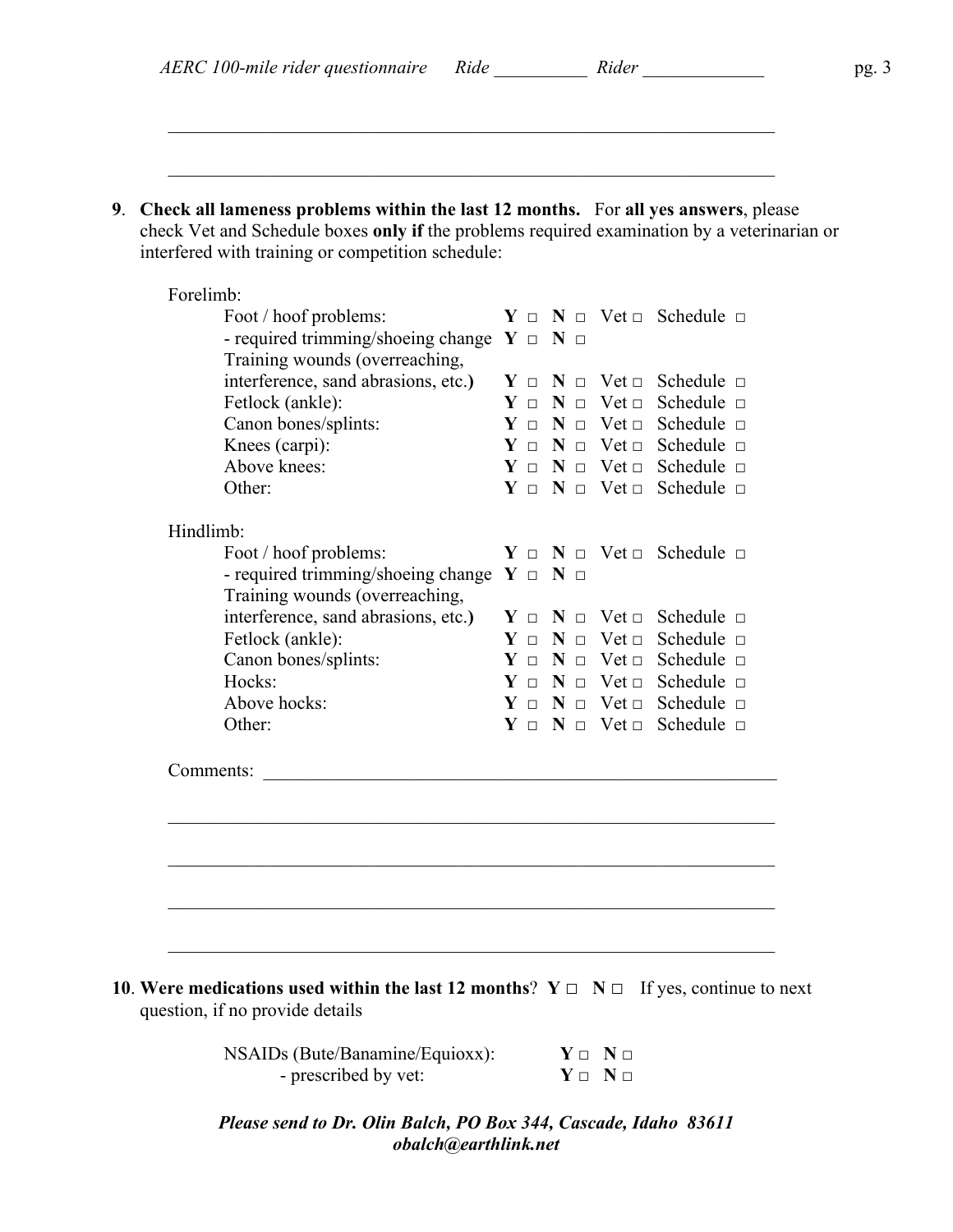| Systemic corticoids (prednisolone,        |                                 |
|-------------------------------------------|---------------------------------|
| dexamethasone, PO, IM or IV):             | $Y \Box X \Box$                 |
| - prescribed by vet:                      | $Y \Box X \Box$                 |
| Intra-articular corticoids (Depo-medrol,  |                                 |
| triamcinolone, $IA = \text{into joint}$ : | $Y \Box N \Box$                 |
| - prescribed by vet:                      | $Y \Box N \Box$                 |
| Other anti-inflammatory agents (MSM,      |                                 |
| devils claw, etc.):                       | $Y \Box N \Box$                 |
| - prescribed by vet:                      | $\mathbf{Y}$ $\Box$<br>$N \Box$ |
| Adequan (PSGAG):                          | $Y \Box N \Box$                 |
| - prescribed by vet:                      | $Y \Box N \Box$                 |
| Legend (HA):                              | $Y \Box N \Box$                 |
| - prescribed by vet:                      | $Y \Box Y \Box$                 |
| Antibiotics:                              | $Y \Box N \Box$                 |
| - prescribed by vet:                      | $Y \Box N \Box$                 |
| GastroGard:                               | $Y \Box N \Box$                 |
| - prescribed by vet:                      | $Y \Box N \Box$                 |
| UlcerGard:                                | $Y \Box N \Box$                 |
| - prescribed by vet:                      | $Y \Box N \Box$                 |
| Sucralfate (Carafate):                    | $Y \Box N \Box$                 |
| - prescribed by vet:                      | $Y \Box N \Box$                 |
| Antacids:                                 | $Y \Box N \Box$                 |
| - prescribed by vet:                      | $Y \Box X \Box$                 |
| Other drugs to treat stomach ulcers:      | $Y \Box X \Box$                 |
| - prescribed by vet:                      | $Y \Box N \Box$                 |
| Other drugs to prevent stomach ulcers:    | $Y \Box N \Box$                 |
| - prescribed by vet:                      | $Y \Box N \Box$                 |
| Other drugs (list in comments):           | $Y \Box X \Box$                 |
| - prescribed by vet:                      | $\mathbf{Y}$ $\Box$<br>$N \Box$ |

Comments (list frequency and duration of treatment[s] for each medication):

 $\mathcal{L}_\text{max}$  , and the contribution of the contribution of the contribution of the contribution of the contribution of the contribution of the contribution of the contribution of the contribution of the contribution of t

 $\mathcal{L}_\text{max} = \frac{1}{2} \sum_{i=1}^n \mathcal{L}_\text{max}(\mathbf{z}_i - \mathbf{z}_i)$ 

 $\mathcal{L}_\text{max}$  , and the contribution of the contribution of the contribution of the contribution of the contribution of the contribution of the contribution of the contribution of the contribution of the contribution of t

\_\_\_\_\_\_\_\_\_\_\_\_\_\_\_\_\_\_\_\_\_\_\_\_\_\_\_\_\_\_\_\_\_\_\_\_\_\_\_\_\_\_\_\_\_\_\_\_\_\_\_\_\_\_\_\_\_\_\_\_\_\_\_\_\_

**11. Were any surgeries performed?**  $Y \square \mathbb{N} \square$  If yes, please describe below, if no go to next question

Comments: \_\_\_\_\_\_\_\_\_\_\_\_\_\_\_\_\_\_\_\_\_\_\_\_\_\_\_\_\_\_\_\_\_\_\_\_\_\_\_\_\_\_\_\_\_\_\_\_\_\_\_\_\_\_\_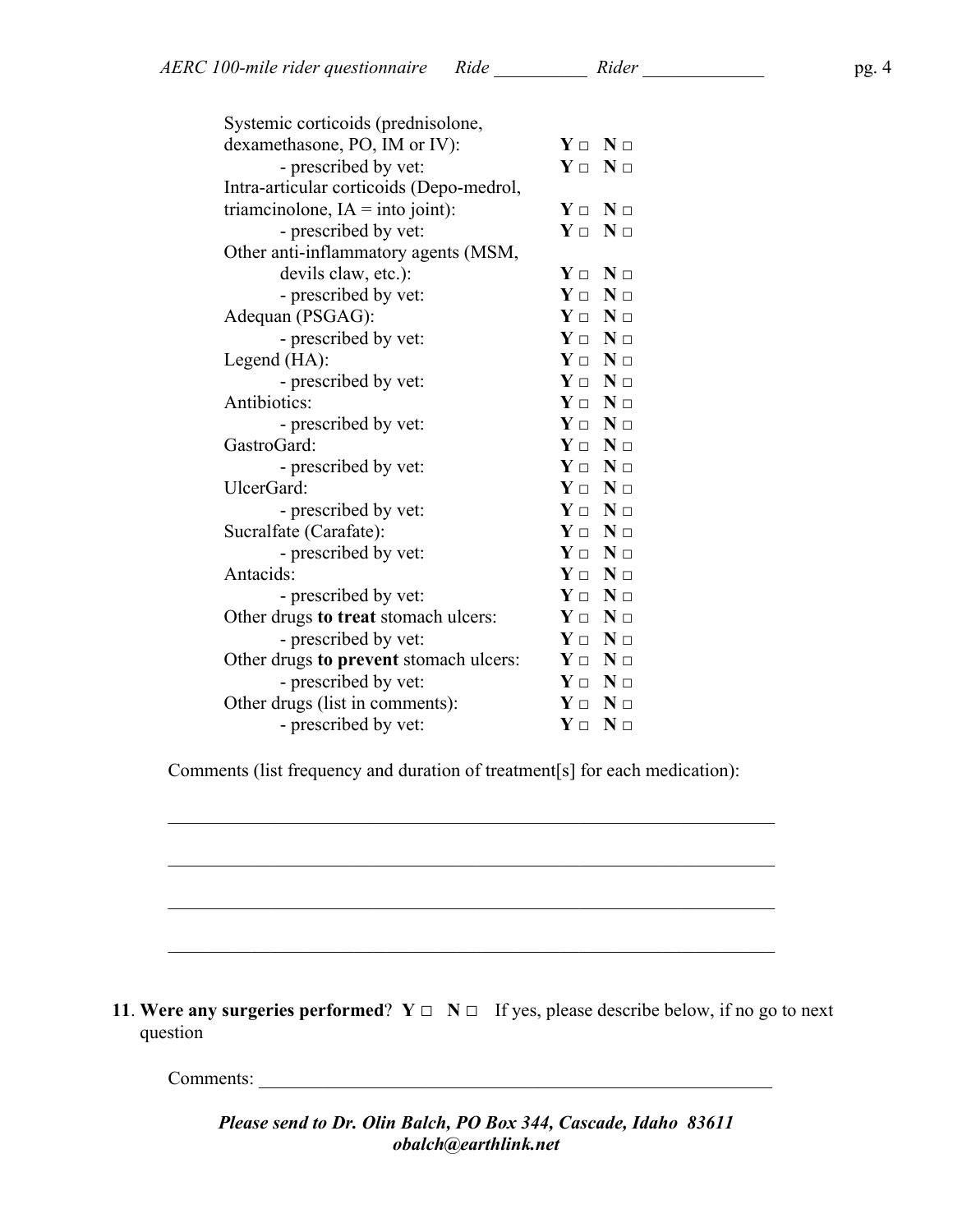| months? $Y \square \neg N \square$<br>If yes, please describe below, if no go to next question                                        |
|---------------------------------------------------------------------------------------------------------------------------------------|
|                                                                                                                                       |
|                                                                                                                                       |
| 13. Routine hoof care within the past 12 months                                                                                       |
| Is your horse shod? $Y \square \neg N \square /$ front $\square$ hind $\square$<br>year-round $\Box$ training/competition only $\Box$ |
| Front feet: traditional shoes $\Box$ other type shoes (aluminum, glue on, other) $\Box$<br>pads $\square$                             |
| Hind feet: traditional shoes $\Box$ other type shoes (aluminum, glue on, other) $\Box$<br>pads $\square$                              |
| Were the hooves trimmed (or shod) in the week prior to the ride? $Y \Box X \Box$                                                      |
| Was a shoe lost during the week prior to the ride? $Y \Box \ N \Box$                                                                  |
|                                                                                                                                       |

How many days a month do you train (on average after horse is fit, assuming one competition ride a month and not including competition miles)?

 $5 - 5 - 10 = 10 - 15 = 15 - 20 = 20 =$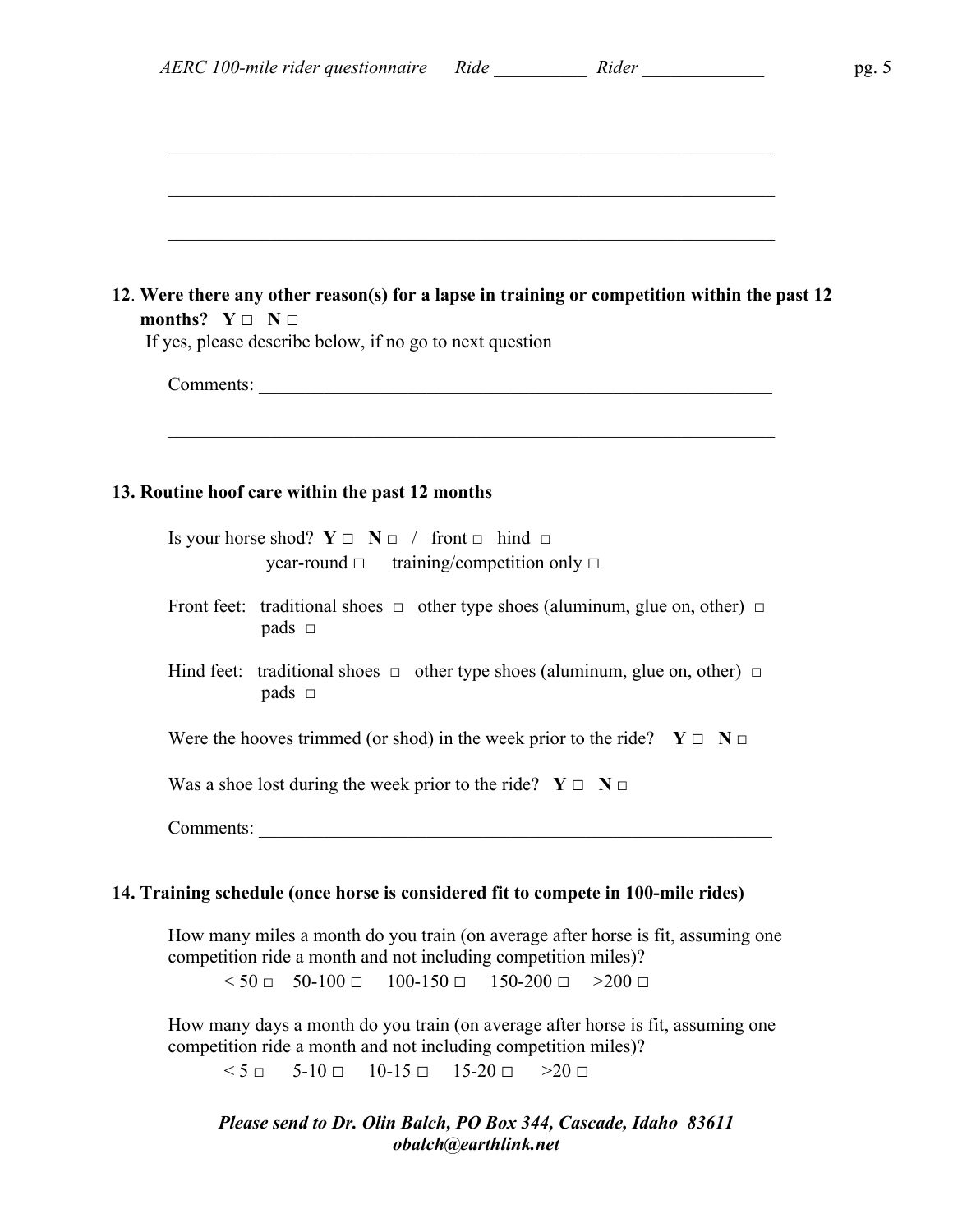**15.** 

Do you combine train with other types of riding (e.g., dressage, etc.)

| $Y \Box \quad N \Box \quad$ Comments:                                                                                                                                                                                                                                                                                                                                                                                                               |  |
|-----------------------------------------------------------------------------------------------------------------------------------------------------------------------------------------------------------------------------------------------------------------------------------------------------------------------------------------------------------------------------------------------------------------------------------------------------|--|
| How many 100-mile rides do you plan to compete in 2013?<br>$1 \square$ $2 \square$ $3 \square$ $4 \square$ $5 \square$ $> 5 \square$                                                                                                                                                                                                                                                                                                                |  |
| How many 50-mile rides do you plan to compete in 2013?<br>$1 \square$ $2 \square$ $3 \square$ $4 \square$ $5 \square$ $> 5 \square$                                                                                                                                                                                                                                                                                                                 |  |
| Diet (during training)<br>Primary forage (>50%): pasture $\Box$ hay $\Box$<br>If hay - grass hay $\Box$ oat hay $\Box$ alfalfa $\Box$ grass-alfalfa mix $\Box$ hay cubes $\Box$<br>(can check more than one)                                                                                                                                                                                                                                        |  |
| Concentrate fed: $Y \Box N \Box$ meals/day $1 \Box 2 \Box 3 \Box >3 \Box$<br>Product fed:                                                                                                                                                                                                                                                                                                                                                           |  |
| Beet pulp fed: $Y \Box \ N \Box$<br>If yes – year round $\Box$ during training $\Box$ at competitions $\Box$<br>(can check more than one)                                                                                                                                                                                                                                                                                                           |  |
| Supplemental fat: $Y \square \overline{N} \square$ if yes - vegetable oil $\square$ rice bran $\square$ other $\square$                                                                                                                                                                                                                                                                                                                             |  |
| Supplemental salt provided: $Y \square \neg N \square$ block salt $\square$ loose salt $\square$<br>If loose salt – mixed with $\Box$ or top-dressed on concentrate $\Box$<br>Amount/day: $\sim$ 1 oz (30 ml) $\equiv$ $\sim$ 2 oz (60 ml) $\equiv$ $\sim$ 3 oz (90 ml) $\equiv$ $>$ 3 oz $\equiv$                                                                                                                                                  |  |
| Other supplements fed:<br>Product name<br>the control of the control of the control of the control of the control of the control of<br>reason used and the contract of the contract of the contract of the contract of the contract of the contract of the contract of the contract of the contract of the contract of the contract of the contract of the contract o<br>Product name<br>reason used<br>Product name<br>Product name<br>reason used |  |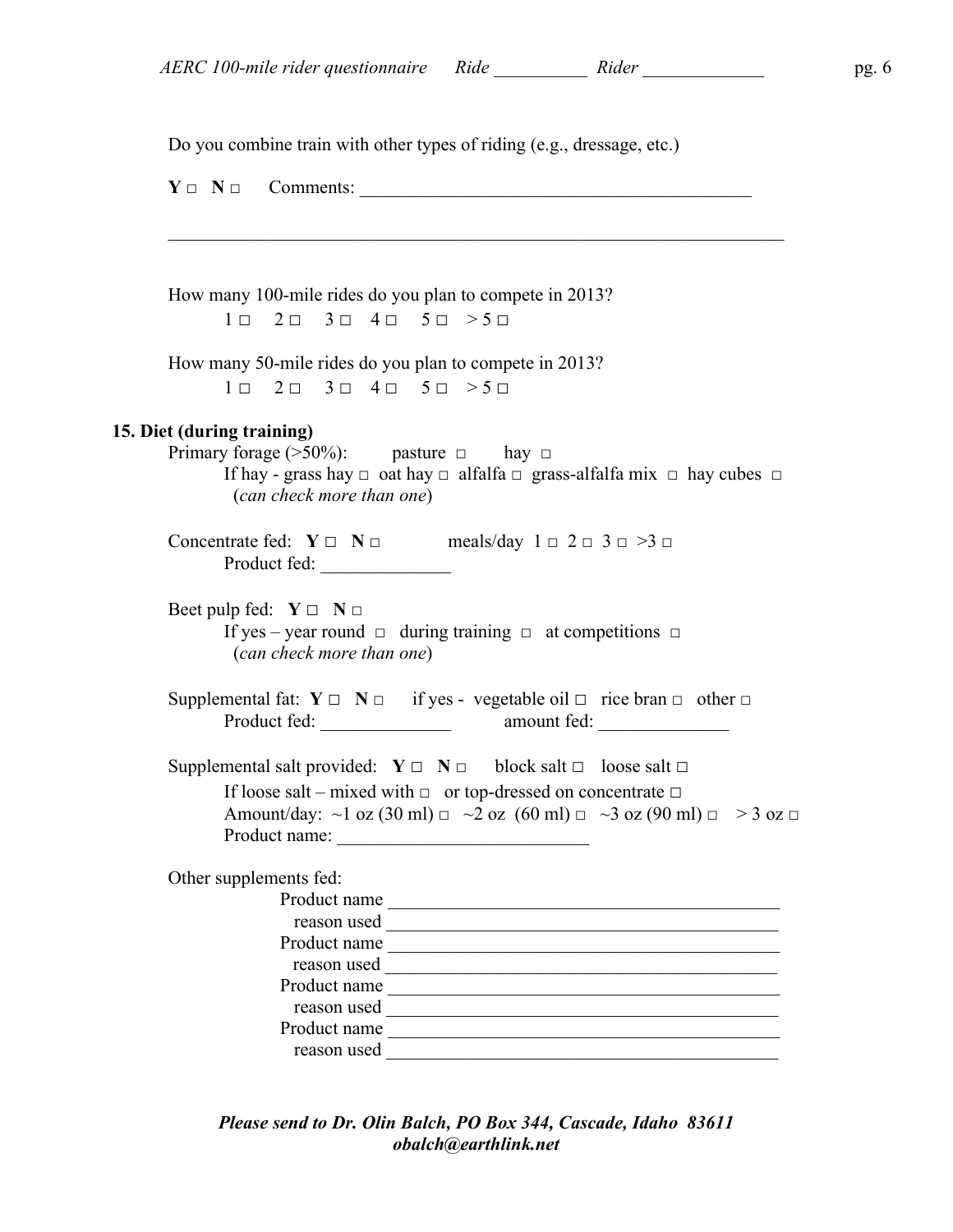$Y \cap N \cap$ If yes, prior to training ride  $\Box$  during ride  $\Box$  after ride  $\Box$ (*can check more than one*)

Amount/ride (minimum):  $\sim$ 1 oz  $\equiv$   $\sim$ 2 oz  $\equiv$   $\sim$ 3 oz  $\equiv$   $>$ 3 oz  $\equiv$ Varies with distance of training ride  $Y \Box \ N \Box$ Product name:

**16. Electrolyte use (during training)**

How administered? mixed with water  $\Box$  mixed with feed  $\Box$ syringe into mouth  $\Box$  other  $\Box$ *(can check more than one)*

If administered into mouth, what are electrolytes mixed with?

Nothing  $\Box$  commercial paste  $\Box$  applesauce  $\Box$  yogurt  $\Box$  antacid  $\Box$  other  $\Box$ 

#### **17. Were there any changes in the diet, electrolyte use, or supplement use in the week before the ride?**

 $Y \Box \quad N \Box \quad \text{Comments:}$ 

 $\mathcal{L}_\mathcal{L} = \mathcal{L}_\mathcal{L} = \mathcal{L}_\mathcal{L} = \mathcal{L}_\mathcal{L} = \mathcal{L}_\mathcal{L} = \mathcal{L}_\mathcal{L} = \mathcal{L}_\mathcal{L} = \mathcal{L}_\mathcal{L} = \mathcal{L}_\mathcal{L} = \mathcal{L}_\mathcal{L} = \mathcal{L}_\mathcal{L} = \mathcal{L}_\mathcal{L} = \mathcal{L}_\mathcal{L} = \mathcal{L}_\mathcal{L} = \mathcal{L}_\mathcal{L} = \mathcal{L}_\mathcal{L} = \mathcal{L}_\mathcal{L}$ 

#### **18. Diet (immediately prior to this specific competition):**

Primary forage ( $>50\%$ ): grass at camp  $\Box$  hay  $\Box$ If hay - grass hay  $\Box$  oat hay  $\Box$  alfalfa  $\Box$  grass-alfalfa mix  $\Box$  hay cubes  $\Box$ (*can check more than one*)

Did you bring your own hay  $Y \square \cap N \square$  If no, was there a change in hay type for this ride  $Y \square \square \square$ 

Was the amount of hay fed at all limited during the 8-12 hours before the ride? **Y** □ **N** □

Was appetite for hay normal?  $Y \Box \ N \Box$  $\frac{1}{2}$  if no, please comment  $\frac{1}{2}$ 

Concentrate fed? **Y** □ **N** □ Product fed: \_\_\_\_\_\_\_\_\_\_\_\_\_\_\_\_\_\_\_\_\_\_\_\_

Did you bring your own feed?  $Y \Box \ N \Box$  If no, was there a change in

 $\mathcal{L}_\text{max}$  , and the contribution of the contribution of the contribution of the contribution of the contribution of the contribution of the contribution of the contribution of the contribution of the contribution of t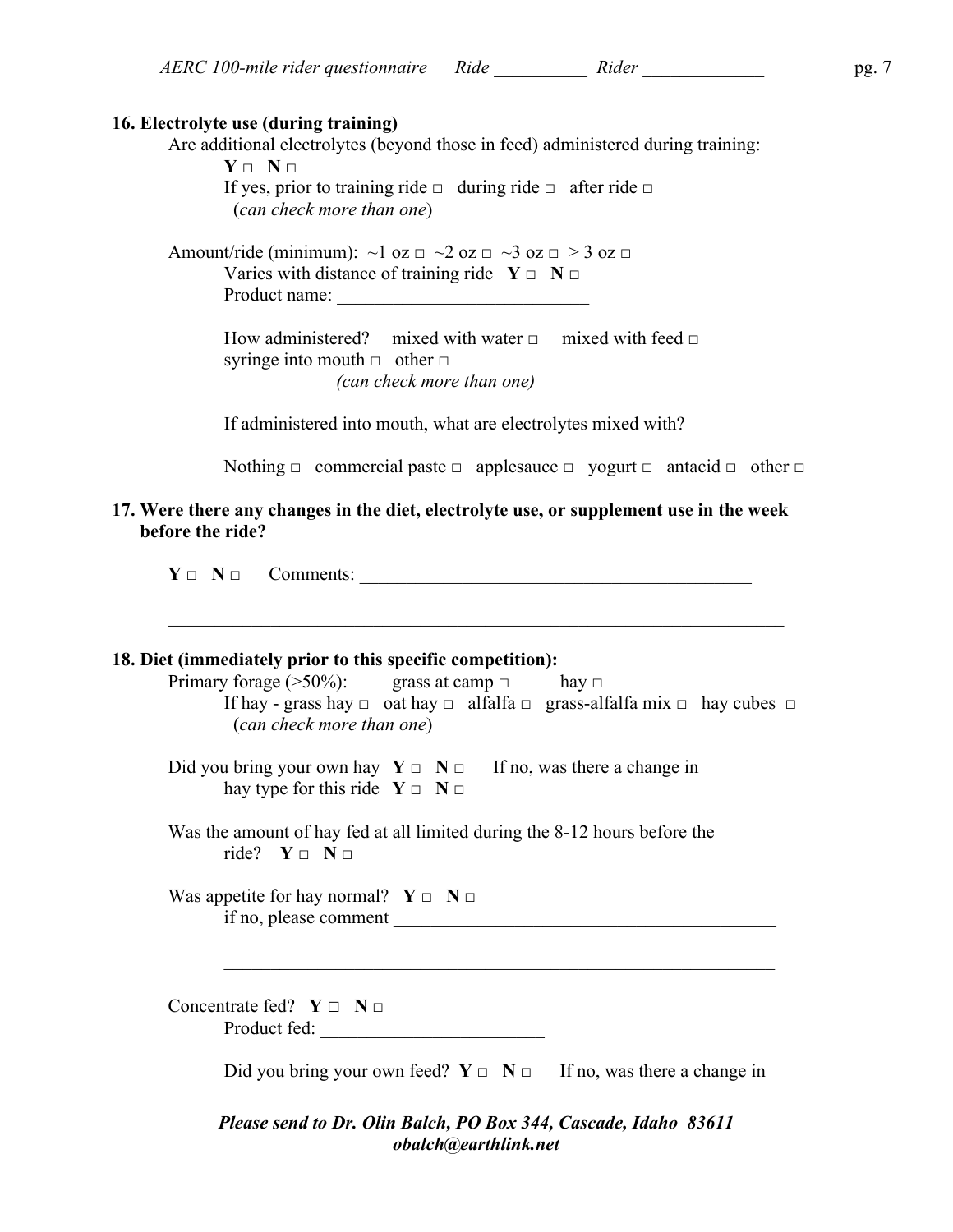| concentrate feed for this ride $Y \Box N \Box$                                                                                                                                                                                                                                                                                                                                                                                  |
|---------------------------------------------------------------------------------------------------------------------------------------------------------------------------------------------------------------------------------------------------------------------------------------------------------------------------------------------------------------------------------------------------------------------------------|
| Was concentrate fed the evening before the ride? $Y \Box Y \Box$<br>Meal size: less than usual $\Box$ usual amount $\Box$ more than usual $\Box$                                                                                                                                                                                                                                                                                |
| Was concentrate fed within 3 hours of the ride start? $Y \Box N \Box$<br>smaller than usual $\Box$ usual amount $\Box$ more than usual $\Box$<br>Meal size:                                                                                                                                                                                                                                                                     |
| Was appetite for concentrate normal? $Y \Box N \Box$                                                                                                                                                                                                                                                                                                                                                                            |
| Beet pulp fed? $Y \square \neg N \square$ if yes, then<br>Product fed:<br>Was beet pulp fed the evening before the ride? $Y \Box Y \Box$<br>How fed: mixed with concentrate $\Box$ separate from other feed $\Box$<br>Amount fed: less than usual $\Box$ usual amount $\Box$ more than usual $\Box$                                                                                                                             |
| Was beet pulp fed within 3 hours of the ride start? $Y \Box N \Box$<br>Amount fed: less than usual $\Box$ usual amount $\Box$ more than usual $\Box$<br>Was appetite for beet pulp normal? $Y \Box N \Box$                                                                                                                                                                                                                      |
| if no, please comment                                                                                                                                                                                                                                                                                                                                                                                                           |
| Supplemental fat: $Y \square \overline{N} \square$ if yes - vegetable oil $\square$ rice bran $\square$ other $\square$<br>Product fed:<br>Was fat fed the evening before the ride? $Y \Box Y \Box$<br>How fed: mixed with concentrate $\Box$ oral syringe (oil) $\Box$<br>Amount fed: less than usual $\Box$ usual amount $\Box$ more than usual $\Box$<br>Was fat fed within 3 hours of the ride start? $Y \Box N \Box$       |
| Amount fed: less than usual $\Box$ usual amount $\Box$ more than usual $\Box$                                                                                                                                                                                                                                                                                                                                                   |
| Electrolyte use (pre-ride):<br>Were additional electrolytes administered the day before the ride? $Y \Box \ N \Box$<br>How administered? mixed with water $\Box$ mixed with feed $\Box$<br>syringed into mouth $\Box$ other $\Box$<br>(can check more than one)<br>Number of times administered: $1 \square 2 \square 3 \square >3 \square$<br>Total amount: $\sim$ 1 oz $\Box \sim$ 2 oz $\Box \sim$ 3 oz $\Box >$ 3 oz $\Box$ |
|                                                                                                                                                                                                                                                                                                                                                                                                                                 |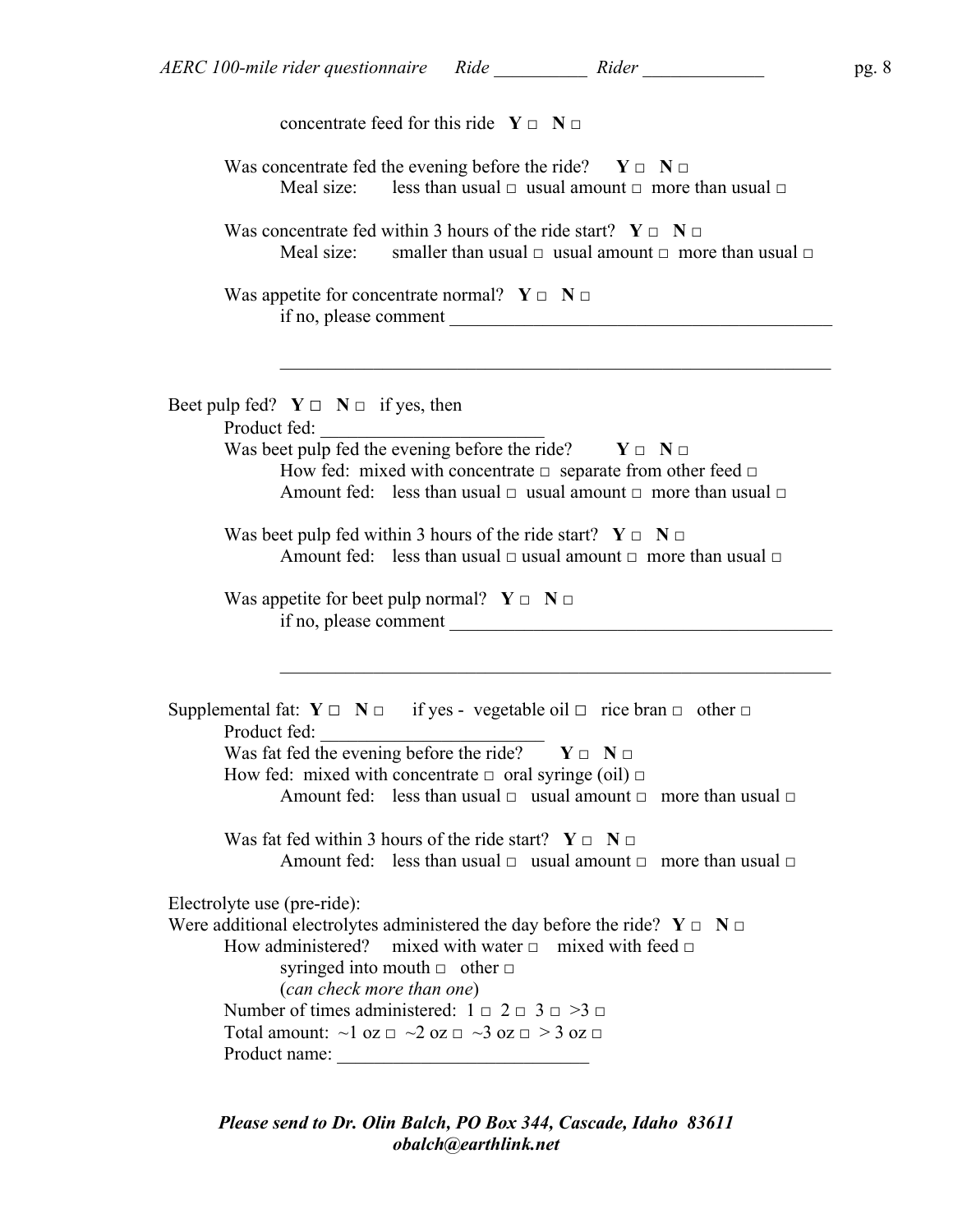Were any additional supplements fed immediately prior to this ride?  $Y \square \square \square$ if yes, please comment

#### **19. Trailering?**

How far did you have to trailer your horse to this ride:

 $\leq 100$ miles  $\Box$  100-200m  $\Box$  200-300m  $\Box$  300-500m  $\Box$  500-1000m  $\Box$  >1000m  $\Box$ 

How long did it take:

 $\leq 2$ hr  $\Box$  2-5hr  $\Box$  5-10hr  $\Box$  10-20hr  $\Box$   $>$ 20hr  $\Box$ 

How many days did you trailer:

How long before the ride did you arrive:

Earlier than day before (note how many days): \_\_\_\_\_\_\_\_\_\_\_\_\_\_\_\_\_\_\_\_\_\_\_\_\_\_\_\_\_\_\_\_\_\_

Day prior: Morning □ Afternoon □ Evening □

Day of ride (after midnight but before ride start)  $\Box$ 

Was food was made available to your horse while in the trailer:  $Y \Box N \Box$ 

Hay:  $Y \Box \neg N \Box$  free choice  $\Box$  other amount

Water: Y □ N □ free choice □ other amount \_\_\_\_\_\_\_\_\_\_\_\_\_\_\_\_\_\_

Grain:  $Y \Box \quad N \Box \qquad \qquad \text{amount}$ 

By the ride start, how did your horse appear to have recovered from trailering?

| better than usual $\Box$ | as usual □ | not as well as usual $\Box$ | poorly $\Box$ |
|--------------------------|------------|-----------------------------|---------------|
|                          |            |                             |               |

**20. At camp, how did you contain your horse?** Corral □ Tied up □

#### **Ride Details and Horse Management during the Ride**

**21. Pulse criterion?** \_\_\_\_\_\_\_\_

**22. Maximum time to pulse recovery at finish?** \_\_\_\_\_\_\_\_\_\_\_\_\_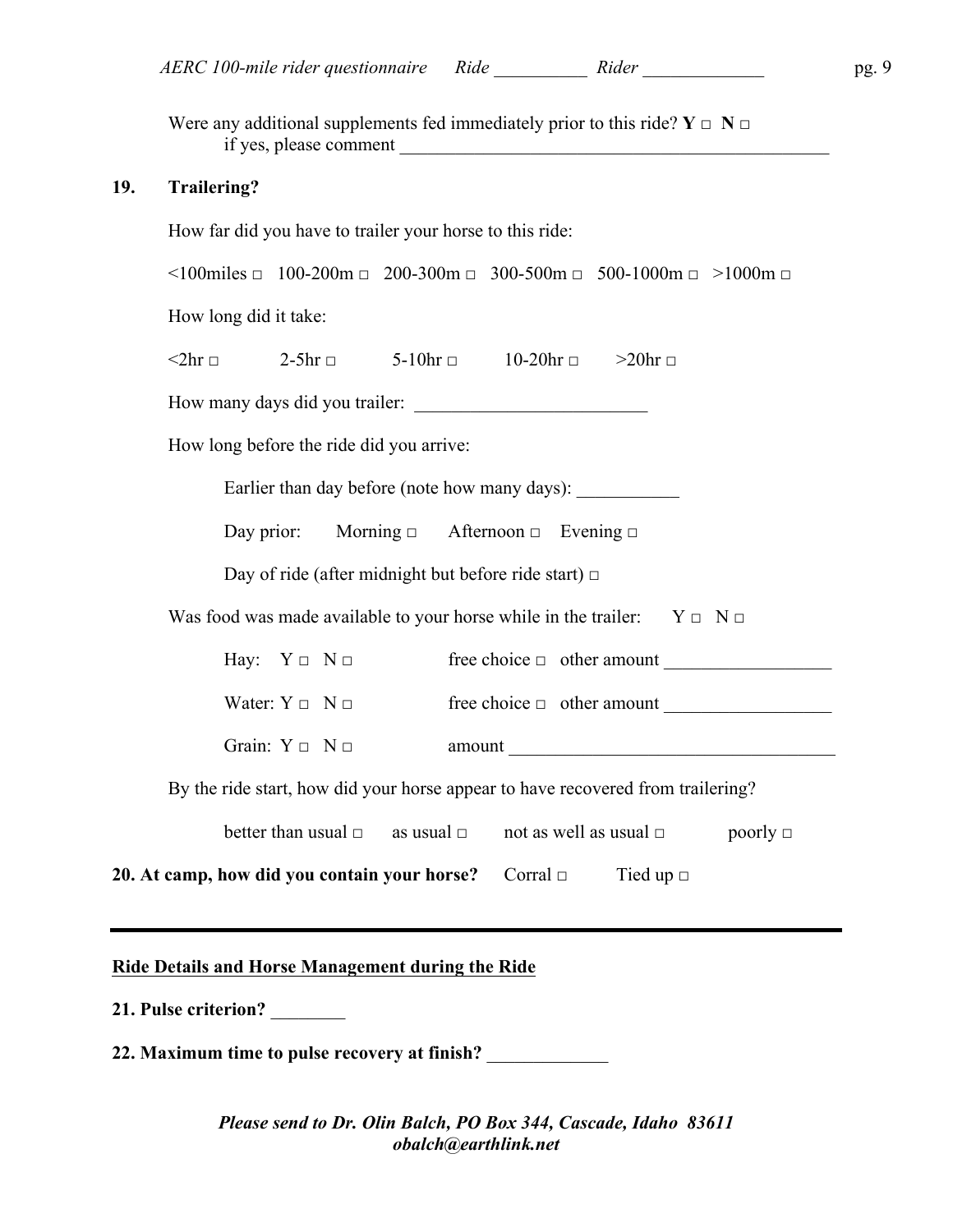| 23. Terrain? Hilly $\Box$ | flat $\Box$ | Mixed $\Box$ |
|---------------------------|-------------|--------------|
|                           |             |              |

**24. Footing was primarily?** *(check all appropriate)* Dirt □ Sandy □ Gravel □ Pavement  $\Box$  Mixed  $\Box$ 

#### **25. What was the weather?** *(check all appropriate)*

| $\text{Gold/Cool} (\leq 60F)$ $\Box$ | Mild/Warm (60-80F) $\Box$ | $Hot$ (>80F) $\Box$ |
|--------------------------------------|---------------------------|---------------------|
|--------------------------------------|---------------------------|---------------------|

Snowing  $\Box$  Raining  $\Box$  Windy  $\Box$  Sunny  $\Box$  Overcast  $\Box$ 

Low Humidity  $\Box$  Average Humidity  $\Box$  High Humidity  $\Box$ 

#### **26. Feeding, drinking, and supplementation during the ride and vet checks?**

While on the trail:  $Y \Box \neg N \Box$ 

How often did you allow your horse to drink:

At each vet check: Y □ N □ **and** on each loop: 1 time □ 2-3 times□ >3 times □

How often did you feed your horse during the ride *(can check 2 of 3):*

At each vet check  $\Box$  At the midpoint only  $\Box$ 

Allowed to graze on trail  $\square$ 

At vet checks, what was fed: *(can circle more than one)* Graze grass  $\Box$  hay  $\Box$  grain  $\Box$ mash  $\Box$  beet pulp  $\Box$ 

Did you use any electrolyte supplements during the ride  $Y \Box N \Box$ 

| Product name:                                                                         |                      |                         |              |  |  |
|---------------------------------------------------------------------------------------|----------------------|-------------------------|--------------|--|--|
| Describe mix if homemade:                                                             |                      |                         |              |  |  |
| How often: Every 1hr $\Box$ 2hr $\Box$ 3hr $\Box$ 4hr $\Box$ less often               |                      |                         |              |  |  |
|                                                                                       | Every 12.5 mi $\Box$ | $25 \text{ mi} \square$ | 50 mi $\Box$ |  |  |
| How much (each time)                                                                  |                      |                         |              |  |  |
| Administered: mixed with water $\Box$ oral drench $\Box$ in grain $\Box$ other $\Box$ |                      |                         |              |  |  |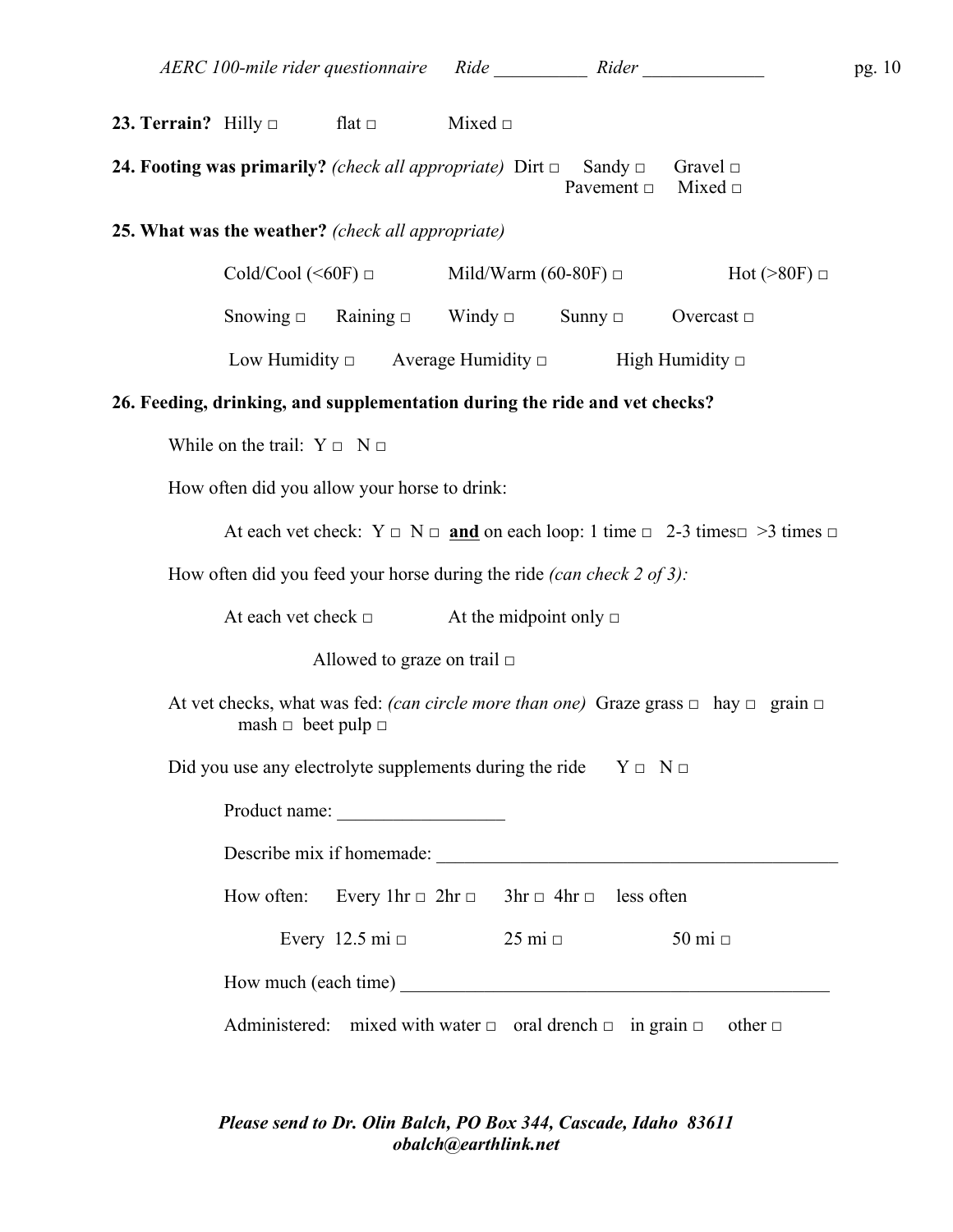Did you use any probiotics or other non-electrolyte supplements during the ride:  $Y \Box N \Box$ 

| Describe mix if homemade:                                                                |                                                                   |  |  |  |  |             |
|------------------------------------------------------------------------------------------|-------------------------------------------------------------------|--|--|--|--|-------------|
| Were they given: on the trail $\Box$ at vet checks $\Box$                                |                                                                   |  |  |  |  | both $\Box$ |
| How often? Every: $1hr \square 2hr \square 3hr \square 4hr \square$ less often $\square$ |                                                                   |  |  |  |  |             |
|                                                                                          | Every: $12.5 \text{ mi } \square$ 25 mi $\square$ 50 mi $\square$ |  |  |  |  |             |
|                                                                                          |                                                                   |  |  |  |  |             |
| 27. Tack?                                                                                |                                                                   |  |  |  |  |             |
| What type of saddle do you use?                                                          |                                                                   |  |  |  |  |             |
| Western type $\Box$ English type $\Box$ Endurance type $\Box$ other $\Box$               |                                                                   |  |  |  |  |             |
| Weight of saddle and additional gear?                                                    |                                                                   |  |  |  |  |             |
| $\leq$ 20lbs $\Box$ 20-30 $\Box$ 30-40 $\Box$ $>$ 40lbs $\Box$                           |                                                                   |  |  |  |  |             |
| 28. Was any thing new done on ride day that was not mentioned above?                     |                                                                   |  |  |  |  |             |

#### **29. Describe your pace?**

**27. Tack?** 

Fast □ moderate □ slow □ (>75% trot/canter) (50-75% trot/canter) (<50% trot/canter)

On a scale from 1-5, with 1 being exceptional, 3 being average, and 5 being poor, rate how your horse performed up until the time it was pulled:

 $\mathcal{L}_\mathcal{L} = \mathcal{L}_\mathcal{L} = \mathcal{L}_\mathcal{L} = \mathcal{L}_\mathcal{L} = \mathcal{L}_\mathcal{L} = \mathcal{L}_\mathcal{L} = \mathcal{L}_\mathcal{L} = \mathcal{L}_\mathcal{L} = \mathcal{L}_\mathcal{L} = \mathcal{L}_\mathcal{L} = \mathcal{L}_\mathcal{L} = \mathcal{L}_\mathcal{L} = \mathcal{L}_\mathcal{L} = \mathcal{L}_\mathcal{L} = \mathcal{L}_\mathcal{L} = \mathcal{L}_\mathcal{L} = \mathcal{L}_\mathcal{L}$ 

 $\mathcal{L}_\mathcal{L} = \mathcal{L}_\mathcal{L} = \mathcal{L}_\mathcal{L} = \mathcal{L}_\mathcal{L} = \mathcal{L}_\mathcal{L} = \mathcal{L}_\mathcal{L} = \mathcal{L}_\mathcal{L} = \mathcal{L}_\mathcal{L} = \mathcal{L}_\mathcal{L} = \mathcal{L}_\mathcal{L} = \mathcal{L}_\mathcal{L} = \mathcal{L}_\mathcal{L} = \mathcal{L}_\mathcal{L} = \mathcal{L}_\mathcal{L} = \mathcal{L}_\mathcal{L} = \mathcal{L}_\mathcal{L} = \mathcal{L}_\mathcal{L}$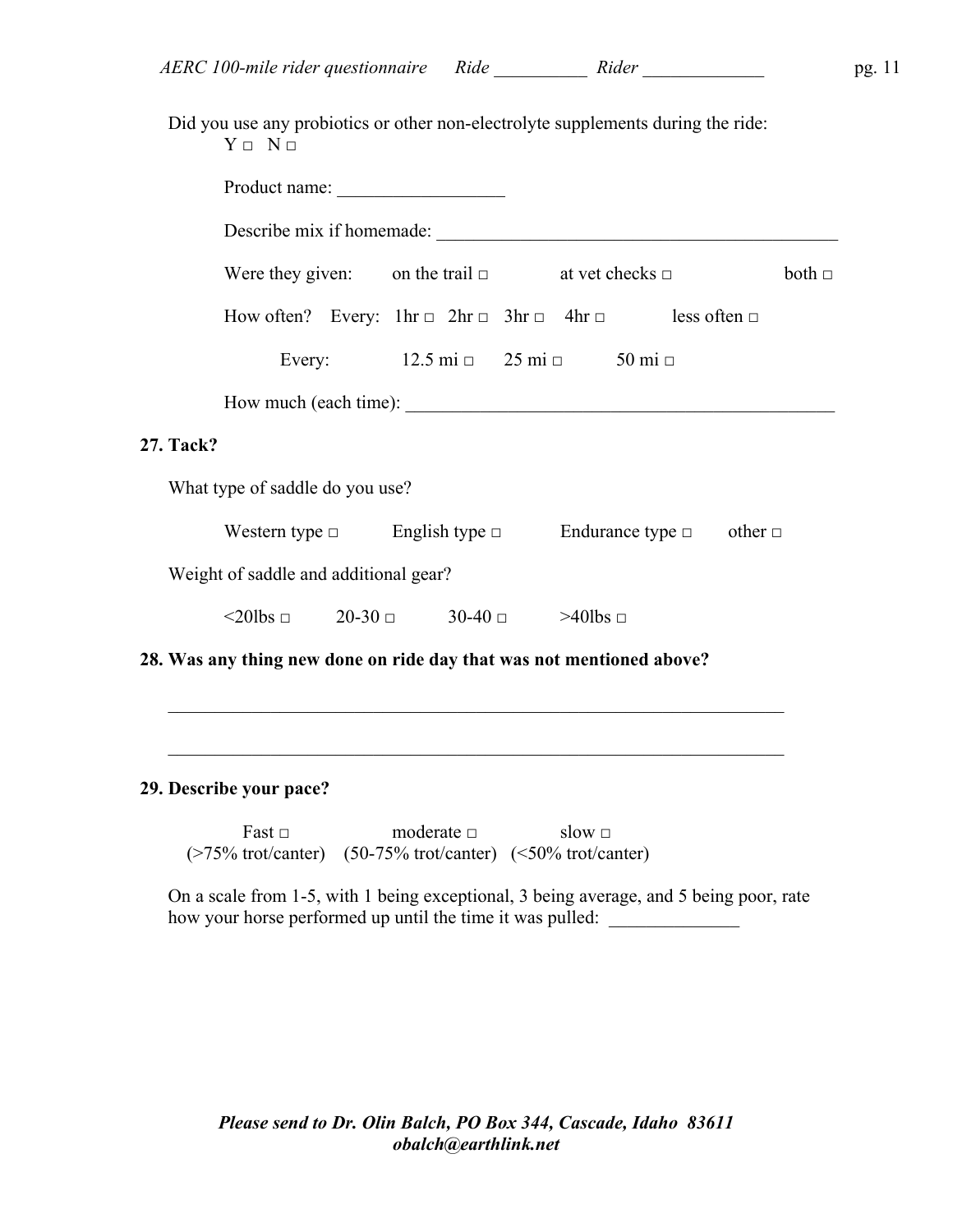| Pulled at vet check# _____ Miles on course _______ lameness / metabolic                                                           |                                                                                          |  |              |
|-----------------------------------------------------------------------------------------------------------------------------------|------------------------------------------------------------------------------------------|--|--------------|
| <b>Or</b>                                                                                                                         |                                                                                          |  |              |
| Pulled on course between vet checks ______ after ______ miles completed                                                           |                                                                                          |  |              |
|                                                                                                                                   |                                                                                          |  |              |
| At the vet check prior to being pulled, how long did it take for your horse's pulse<br>to meet criteria (before hold time began): |                                                                                          |  |              |
|                                                                                                                                   | $\leq$ 1 min $\Box$ 1-5 min $\Box$ 5-10 min $\Box$ 10-30 min $\Box$ $\geq$ 30 min $\Box$ |  |              |
| Was horse given more time to recover than the hold time (after meeting pulse<br>criteria):                                        |                                                                                          |  |              |
| $Y \Box$ N $\Box$ How long:                                                                                                       |                                                                                          |  |              |
| Did the veterinarian discuss any concerns with you at the vet check before being<br>Pulled: $Y \Box N \Box$                       |                                                                                          |  |              |
| Concerns about: lameness $\Box$ metabolic problems $\Box$ other $\Box$                                                            |                                                                                          |  |              |
|                                                                                                                                   |                                                                                          |  |              |
|                                                                                                                                   |                                                                                          |  |              |
| Did your horse have difficulty meeting pulse criteria or at the veterinary exam at any<br>earlier check points: $Y \Box N \Box$   |                                                                                          |  |              |
| Describe:                                                                                                                         |                                                                                          |  |              |
|                                                                                                                                   |                                                                                          |  |              |
| At the time the horse was pulled, did you have any concerns about your horse's<br>performance during this ride: $Y \Box N \Box$   |                                                                                          |  |              |
|                                                                                                                                   |                                                                                          |  | other $\Box$ |
| Concerned about: lameness $\Box$ metabolic problem $\Box$                                                                         |                                                                                          |  |              |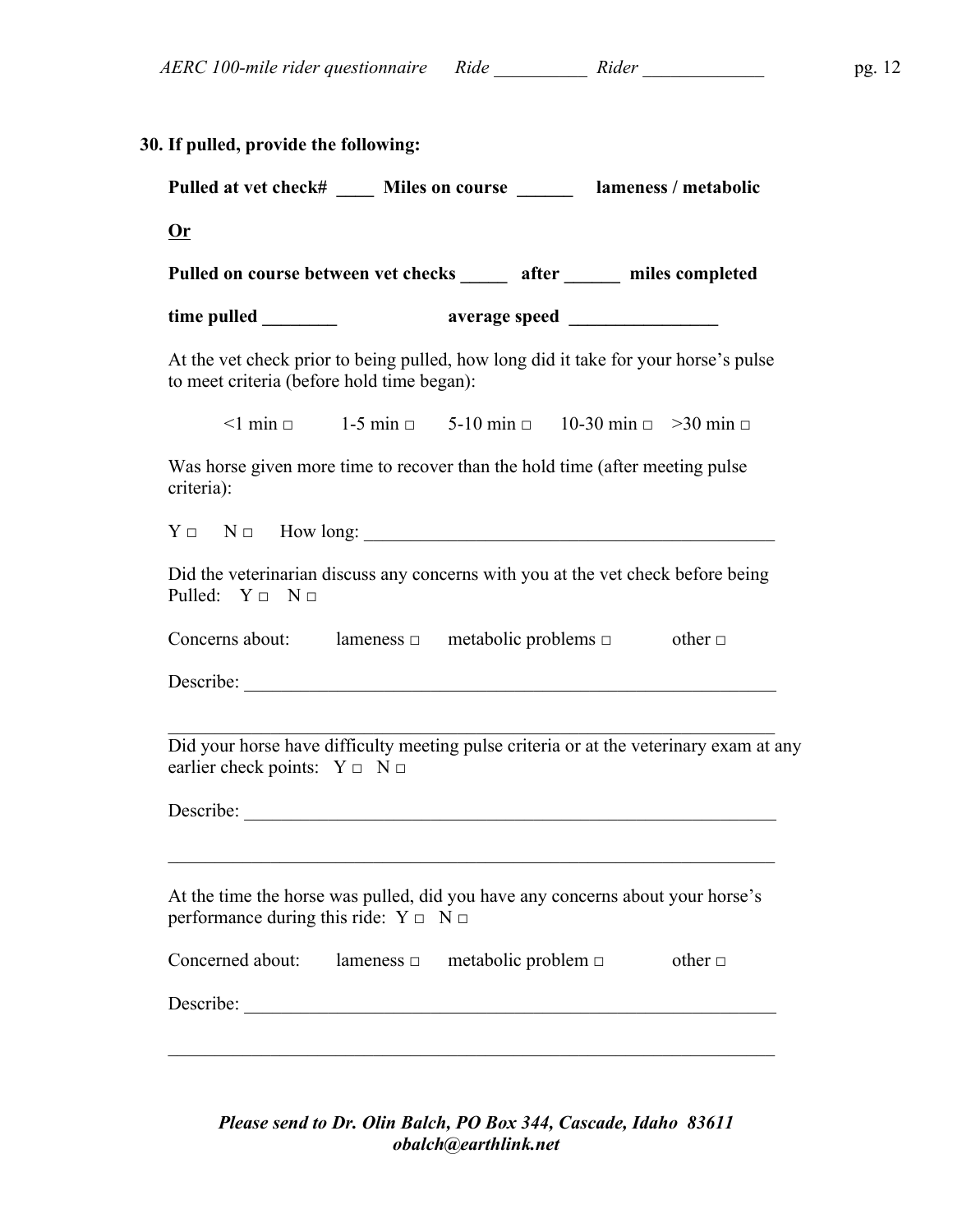At the vet check when the horse was pulled, how long did it take for your horse's pulse to meet criteria (before hold time began, skip if pulled on trail):

 $\leq$ 1 min  $\Box$  1-5 min  $\Box$  5-10 min  $\Box$  10-20 min  $\Box$  20-30 min  $\Box$ 

#### **31.** If your horse was pulled, were you surprised?  $Y \Box \Box \Box$

Factors that you think may have contributed to the horse being pulled on this ride:

 $\mathcal{L}_\mathcal{L} = \mathcal{L}_\mathcal{L} = \mathcal{L}_\mathcal{L} = \mathcal{L}_\mathcal{L} = \mathcal{L}_\mathcal{L} = \mathcal{L}_\mathcal{L} = \mathcal{L}_\mathcal{L} = \mathcal{L}_\mathcal{L} = \mathcal{L}_\mathcal{L} = \mathcal{L}_\mathcal{L} = \mathcal{L}_\mathcal{L} = \mathcal{L}_\mathcal{L} = \mathcal{L}_\mathcal{L} = \mathcal{L}_\mathcal{L} = \mathcal{L}_\mathcal{L} = \mathcal{L}_\mathcal{L} = \mathcal{L}_\mathcal{L}$ 

 $\mathcal{L}_\text{max} = \mathcal{L}_\text{max} = \mathcal{L}_\text{max} = \mathcal{L}_\text{max} = \mathcal{L}_\text{max} = \mathcal{L}_\text{max} = \mathcal{L}_\text{max} = \mathcal{L}_\text{max} = \mathcal{L}_\text{max} = \mathcal{L}_\text{max} = \mathcal{L}_\text{max} = \mathcal{L}_\text{max} = \mathcal{L}_\text{max} = \mathcal{L}_\text{max} = \mathcal{L}_\text{max} = \mathcal{L}_\text{max} = \mathcal{L}_\text{max} = \mathcal{L}_\text{max} = \mathcal{$ 

#### **Post Ride**

- **32. Did you complete the ride and your horse did not require or need veterinary treatment within 24 hours of the end of the ride?**  $Y \Box \ N \Box$
- **33. Did you complete the ride and your horse did require or need veterinary treatment within 24 hours of the end of the ride?**  $Y \Box N \Box$ Describe

| <b>Was your horse pulled?</b> $Y \square \neg N \square$ What was the specific reason? |                                                                                                                                                   |  |                                                                                      |                                 |
|----------------------------------------------------------------------------------------|---------------------------------------------------------------------------------------------------------------------------------------------------|--|--------------------------------------------------------------------------------------|---------------------------------|
|                                                                                        | Lameness: $Y \Box N \Box \text{ Leg}$                                                                                                             |  | Diagnosis                                                                            |                                 |
|                                                                                        | Metabolic: $Y \square \square Y \square$ Dehydration $\square$ Colic $\square$<br>Thumps $\Box$ Failure to recover pulse $\Box$ Failed CRI $\Box$ |  |                                                                                      | Tying-up $\Box$<br>Other $\Box$ |
|                                                                                        |                                                                                                                                                   |  |                                                                                      |                                 |
| Did you elect a rider-option withdrawal? $Y \Box Y \Box$                               |                                                                                                                                                   |  | Rider-option lameness $\Box$ Rider-option metabolic $\Box$ Rider-option rider $\Box$ |                                 |
| Was any treatment required at the ride? $Y \Box Y \Box$                                |                                                                                                                                                   |  |                                                                                      |                                 |
| Lameness:                                                                              |                                                                                                                                                   |  | First aid (bandage) $\Box$ NSAIDs $\Box$ Other medication $\Box$ Fluids $\Box$       |                                 |
|                                                                                        |                                                                                                                                                   |  |                                                                                      |                                 |
|                                                                                        |                                                                                                                                                   |  | NSAIDs $\Box$ Sedation $\Box$ Other medications $\Box$                               |                                 |
|                                                                                        | Describe progression of problem                                                                                                                   |  |                                                                                      |                                 |